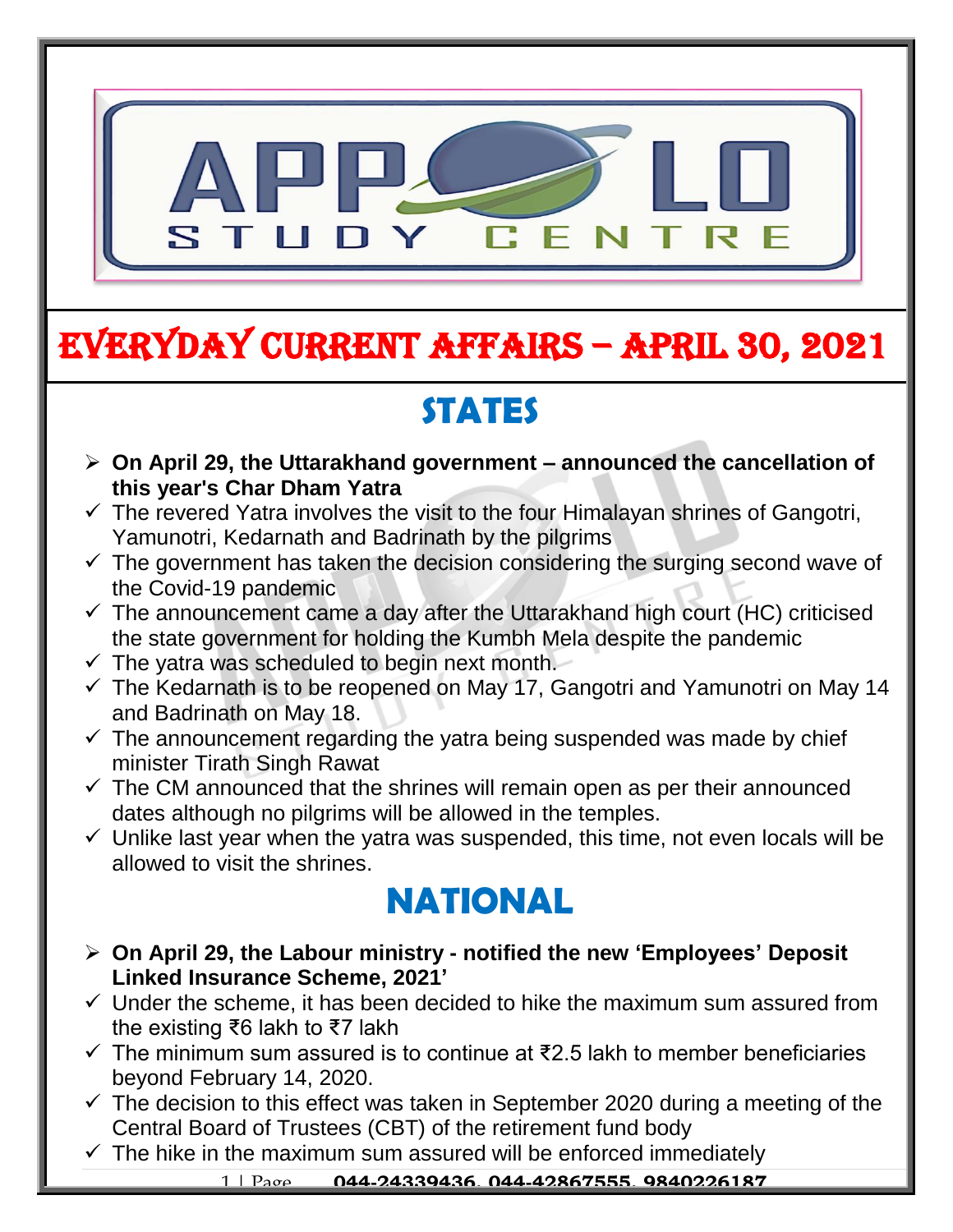- $\checkmark$  The provision of minimum sum assured of ₹2.5 lakh will be applicable retrospectively from February 15, 2020.
- $\checkmark$  On February 15, 2018, the ministry of labour and employment had increased the minimum assurance benefit ceiling to ₹2.5 lakh under the EDLI scheme for a period of two years, which had expired on February 15, 2020.
- $\checkmark$  To continue the benefits, the CBT had in September 2020 accorded approval to amendment of portions of the Employees' Deposit Linked Insurance Scheme (EDLI), 1976
- $\checkmark$  Accordingly, the maximum assurance benefit was enhanced to ₹7 lakh from ₹6 lakh.
- $\checkmark$  This amendment was aimed at providing additional assistance to families and dependents of members of the scheme in the event of their death while in service.
- **The Road Transport ministry - has proposed a new regime of "IN" series for registration of personal vehicles of government employees**
- $\checkmark$  The new series will be applicable to vehicles owned by defence personnel, employees of central and state governments, PSUs and private sector companies and organisations, which have their offices in five or more states/ UTs.
- $\checkmark$  The pilot scheme has been proposed in a draft notification released by the ministry
- $\checkmark$  The proposed move aim to make the transfer and re-registration of such vehicles to other states seamless and hassle-free
- $\checkmark$  There is a high possibility of such persons getting transferred frequently and they need to take their personal vehicles to other states.
- $\checkmark$  The vehicle owners will have the option to go for the "IN" series and in this case they have to pay the road tax for two years or in multiples of two.
- $\checkmark$  The entire process will be made online to ensure there is no need to go to the RTOs.
- $\checkmark$  Currently, while registering private vehicles, owners need to pay the 15 years' road tax up front.
- $\checkmark$  If they transfer their vehicles to any other state and go for re-registration, they need to pay the road tax for the remaining years such as 10 or 12 years.
- $\checkmark$  Then they need to claim the already paid amount from the state where the vehicle was originally registered.
- **Hetero Biopharma – receives the approval for conducting phase III clinical trials for Russian Covid-19 vaccine Sputnik V in India**
- $\checkmark$  The approval was granted by the subject expert committee (SEC) that advises the Indian drug regulator
- $\checkmark$  SEC has asked Hetero Biopharma to study the immunogenicity samples of Sputnik V made by the company on Day 21, 28 and 42 of the shots being administered.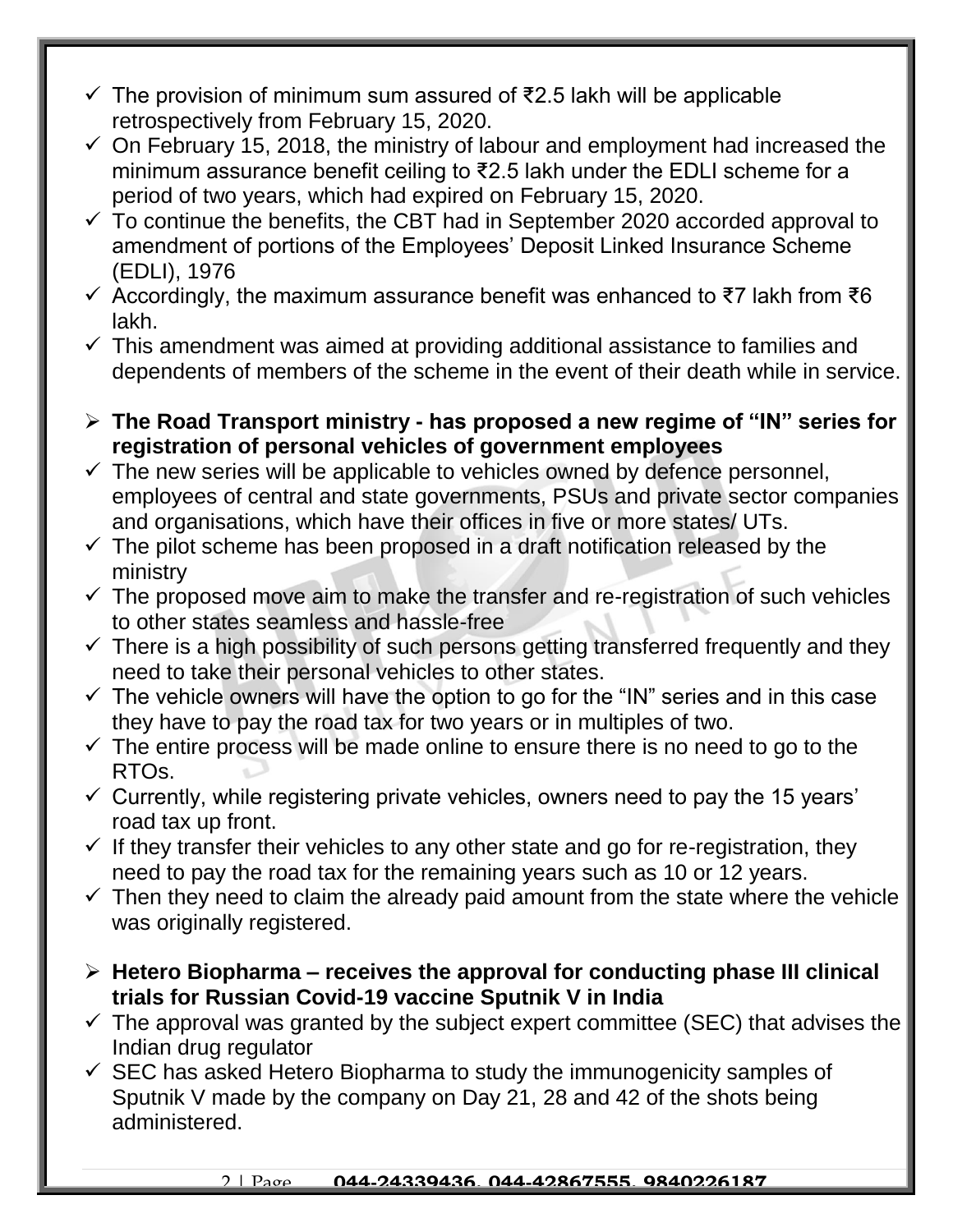- $\checkmark$  The vaccine comprises two human adenoviral vectors  $-$  Ad26 and Ad5  $-$  that have to be injected 21 days apart.
- $\checkmark$  The committee has also asked the company to assess the neutralising antibodies and gamma interferon during the study
- $\checkmark$  Hetero Biopharma will be conducting the bridging phase III trials on around 300 volunteers using the test batches of Sputnik V it has manufactured at its facilities in Hyderabad.
- $\checkmark$  The study is scheduled to take anywhere from 45 days to a couple of months.
- $\checkmark$  As per norms, Hetero Biopharma has to conduct a separate phase III study as it will be manufacturing the vaccine doses in India.
- $\checkmark$  The other Indian manufacturers that have been roped in by Russian Direct Investment Fund (RDIF) to make Sputnik V will also have to conduct separate phase III trials before they are allowed to roll out the vaccine in the Indian market.
- $\checkmark$  The permission granted by the Drugs Controller General of India (DCGI) to Dr Reddy's Laboratories earlier this month was to import Sputnik V for restricted use in emergency situations
- $\checkmark$  Dr Reddy's Laboratories had conducted a bridging phase II and III trials on 1,600 volunteers to the larger global study using imported Sputnik V shots.
- $\checkmark$  Hetero Biopharma had tied up with Russian sovereign wealth fund Russian Direct Investment Fund (RDIF) in November 2020 for manufacturing around 100 million doses of Sputnik V in India.
- **On April 29, Bharat Biotech - announced a price reduction of ₹200 a dose to fix the price at ₹400 for its vaccine, Covaxin.**
- A day earlier, Serum Institute of India (SII) announced a ₹100 per dose cut in Covishield prices bringing it down to ₹300 for state governments
- $\checkmark$  The price of a dose of Covaxin for private hospitals, however, remains unchanged at ₹1,200.
- $\checkmark$  SII has pegged the Covishield prices for private hospitals at ₹600 a jab.
- $\checkmark$  The Hyderabad-based vaccine-maker had already said that it would stick to its original pricing of ₹150 per dose for the Centre

## **INTERNATIONAL**

- **On April 29, China - launched an unmanned module for its proposed permanent space station called 'Tiangong'**
- $\checkmark$  The module contains the proposed living quarters for three of its crew on the permanent space station
- $\checkmark$  China plans to complete its own space station by the end of 2022
- $\checkmark$  The module, named "Tianhe", or "Harmony of the Heavens", was launched on the Long March 5B, China's largest carrier rocket, from the Wenchang Space Launch Centre on the southern island of Hainan.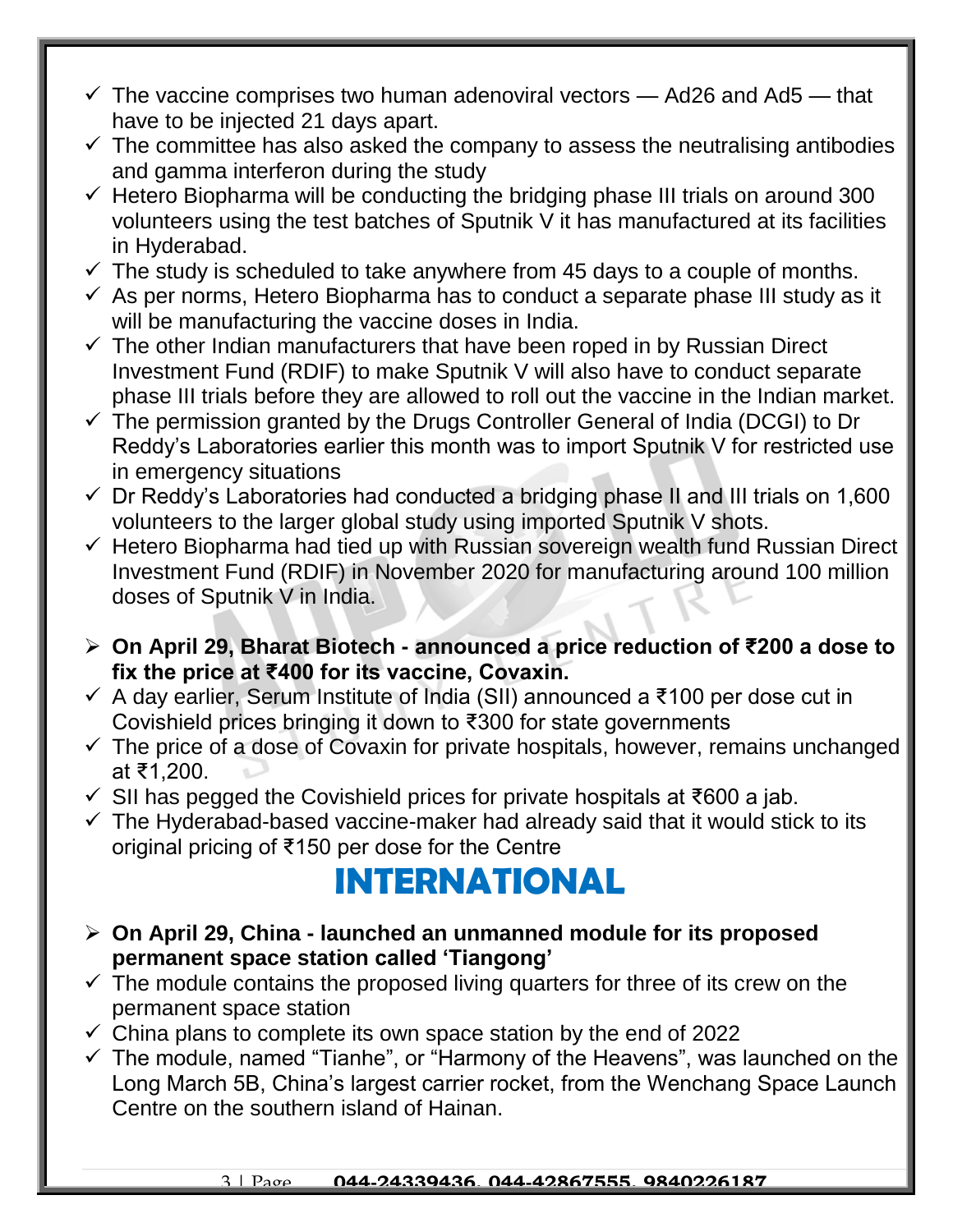- $\checkmark$  Tianhe is one of three main components of what would be China's first selfdeveloped space station
- $\checkmark$  Still eleven more modules are to be launched and assembled to complete the space station.
- $\checkmark$  The lifespan of the space station, weighing 90 tonnes, is fifteen years.
- $\checkmark$  The proposed space station is aimed at competing with the only other station in service — the International Space Station (ISS).
- $\checkmark$  According to the Chinese Government, the completed Space Station will look like the Russian "Mir Station" that orbited between 1980s and 2001
- $\checkmark$  It will orbit the earth in the low earth orbit at a height of 400 to 450 kilometres.
- $\checkmark$  The ISS is backed by the US, Russia, Europe, Japan and Canada.
- $\checkmark$  China was barred from participating by the US
- $\checkmark$  The size of Tiangong Space Station will be a quarter the size of the International Space Station.
- $\checkmark$  In 2011, Chinese launched the Tiangong 1, which served as the first prototype module that laid groundwork for the permanently crewed station.
- $\checkmark$  Later, in 2016, the second lab Tiangong 2 was launched.

# **SCIENCE, TECHNOLOGY & ENVIRONMENT**

- **The Indian Institute of Technology-Bombay – has offered a quick and simple solution to the oxygen crisis unfolding nationally amidst the Covid-19 pandemic**
- $\checkmark$  The IIT-Bombay, in collaboration with Tata Consulting Engineers (TCE) Ltd, has successfully carried out a pilot project on the technology
- $\checkmark$  The Powai-based IIT-Bombay converted nitrogen generator plants into oxygen generators, simply by replacing the molecular filters.
- $\checkmark$  Conversion of existing nitrogen plants will take only around three to four days
- $\checkmark$  However, the setting up of a new oxygen plant for medical use that could take at least 45 days.



 $\checkmark$  And, these pressure swing adsorption (PSA) nitrogen plants are available in abundance in industrial units across the country.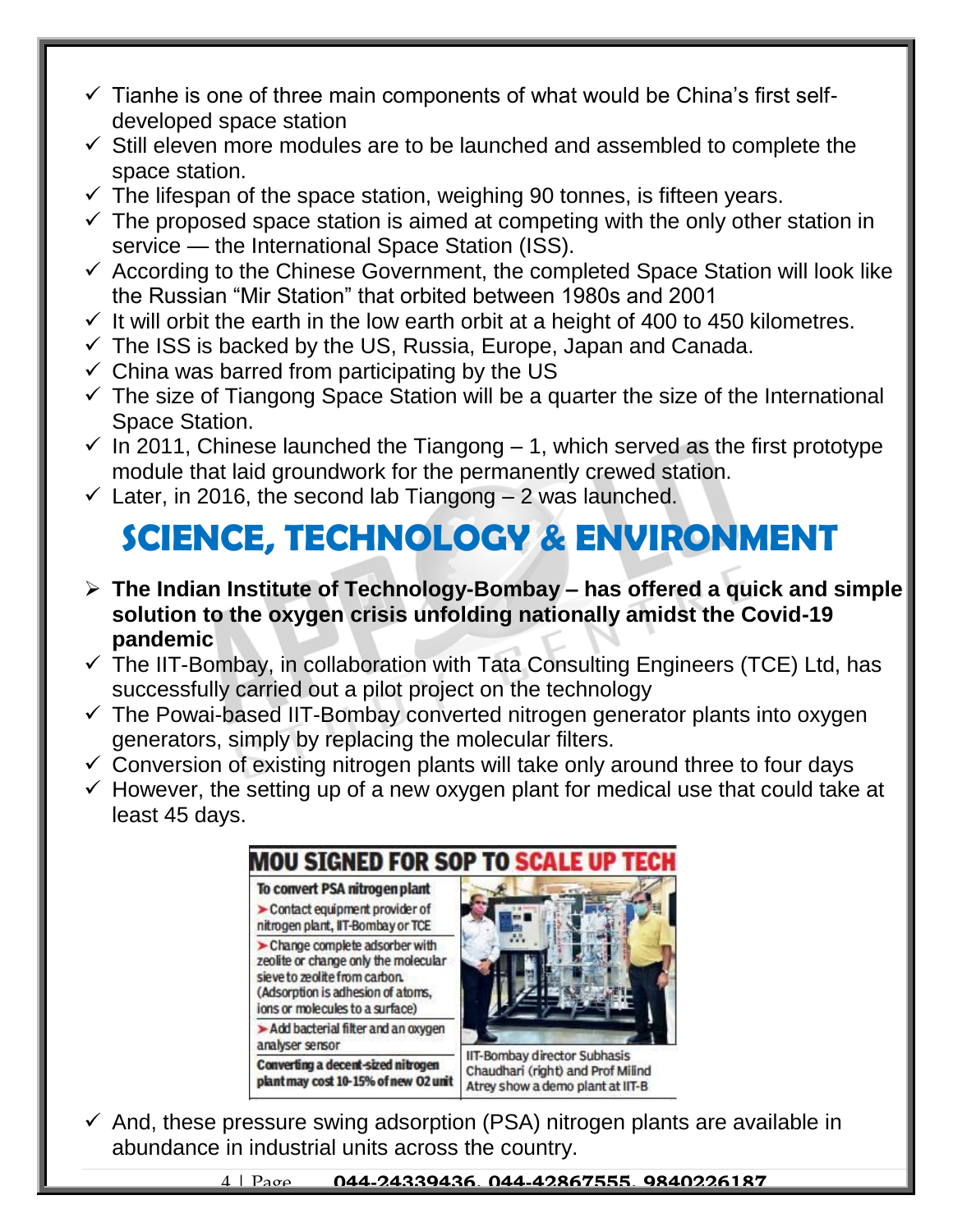- $\checkmark$  Conversion of a decent-sized nitrogen plant will cost around 10-15% of the total cost of setting up a new oxygen plant.
- $\checkmark$  Such nitrogen plants reject oxygen from the atmosphere, filter the nitrogen and then liquefy it for laboratory or industrial use.
- $\checkmark$  If the molecular carbon sieves (filters) in these plants are replaced with zeolite (another mineral) and the settings are modified a bit, the conversion process produces oxygen instead of rejecting it from the atmosphere
- $\checkmark$  Nitrogen plants are used in oil refineries, food and several other industries.
- $\checkmark$  An MoU was signed between IIT, TCE and Spantech Engineers (which deals with PSA nitrogen and oxygen plants) to finalise a standard operating procedure (SOP) to scale up the technology.

### **ECONOMY**

- **Ed-tech major Byju's - is set to be the most valued internet startup in India at a valuation of \$16.5 billion soon**
- $\checkmark$  It is set to overtake Soft-Bank and Alibaba-backed Paytm, which is valued at \$16 billion
- $\checkmark$  Byju's is in advanced stages of talks to raise another \$150-\$200 million from UBS Group to take its valuation around \$16.5 billion
- $\checkmark$  At present, Byju's valuation is over \$15 billion from various new and existing investors
- $\checkmark$  Byju's had raised \$1 billion in capital last year.
- $\checkmark$  However, Byju's is yet to make any official announcements on these discussions.



- $\checkmark$  Meanwhile, Byju's has also sought Competition Commission of India (CCI)'s nod for its nearly \$1 billion deal to acquire coaching network Aakash Institute, which was announced earlier this month.
- $\checkmark$  Byju's was last officially valued at \$11 billion based on the announcements it has made seven months before.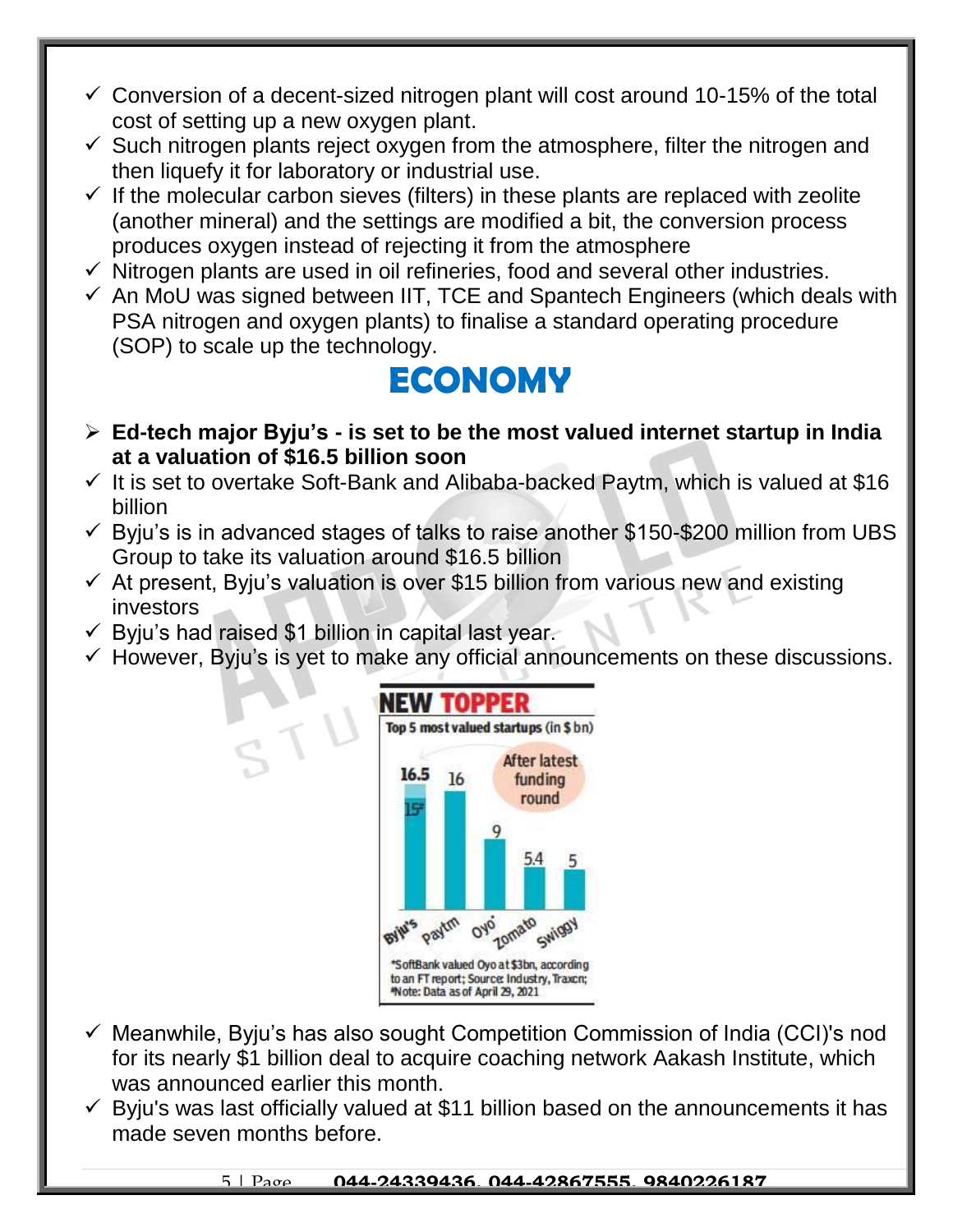- $\checkmark$  It has acquired Aakash Institute, WhiteHat Jr and US-based Osmo.
- $\checkmark$  The company is also acquiring rival Toppr and has started expanding aggressively outside India.

### **OBITUARY**

 **Former AIADMK minister C Aranganayagam (90 years) - passed away due to age related illness at a private hospital in Chennai on April 29.**



- $\checkmark$  Aranganayagam served as the education minister (July 1977-October 1986) in AIADMK founder M G Ramachandran
- $\checkmark$  He got back the portfolio in February 1992 when Jayalalithaa was the Chief Minister and served in the capacity till May 1993
- $\checkmark$  In the Jayalalithaa Cabinet, he also held the portfolio of Labour for about eight months.
- $\checkmark$  Starting his career as a school teacher, he practised law and was one of those who played a role in the formation of the Coimbatore Bar Association
- $\checkmark$  Aranganayagam was the first person to get elected to the Assembly on the AIADMK's two leaves symbol.
- $\checkmark$  He was a four time MLA, winning twice from Thondamuthur (1984 and 1991) and twice from Coimbatore south (1977 and 1980).
- $\checkmark$  He had quit AIADMK and joined DMK in 2006 only to return to parent party after a shortwhile.
- $\checkmark$  Arangayagam held various party posts including headquarters secretary during his long association with the party.
- $\checkmark$  Aranganayagam was good at administration and played a crucial role in improving the school enrolment ratio, especially in higher secondary education in the 70s.
- $\checkmark$  During his stint as education minister, the State government introduced, in June 1978, the 10+2 schooling system or higher secondary course in the place of the Pre University Course (PUC), which was abolished a year later.
- $\checkmark$  He strongly supported the common entrance test for admission to professional courses which was introduced in the State in 1984